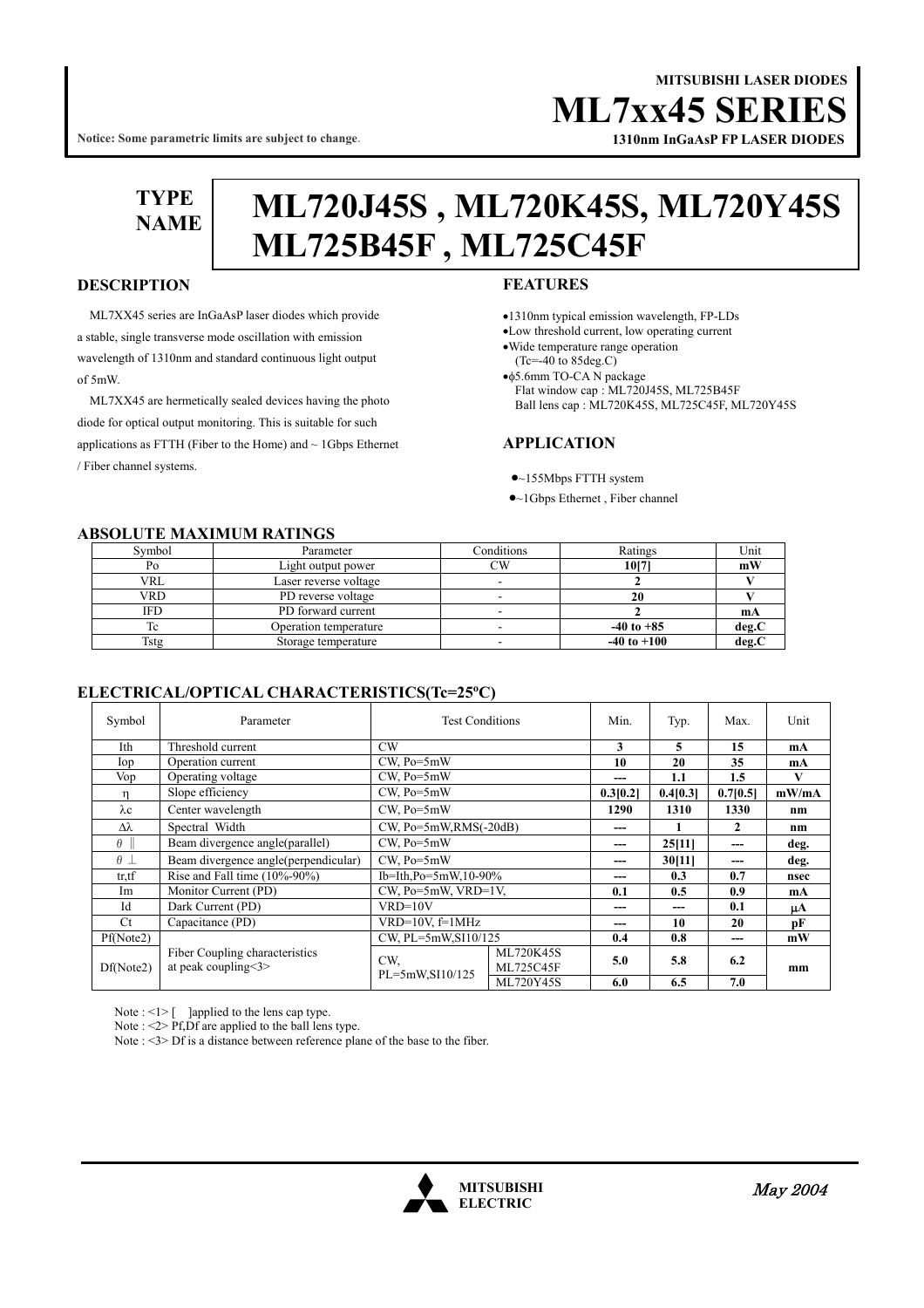## **MITSUBISHI LASER DIODES ML7xx45 SERIES**

 **1310nm InGaAsP FP LASER DIODES**

#### **OUTLINE DRAWINGS**